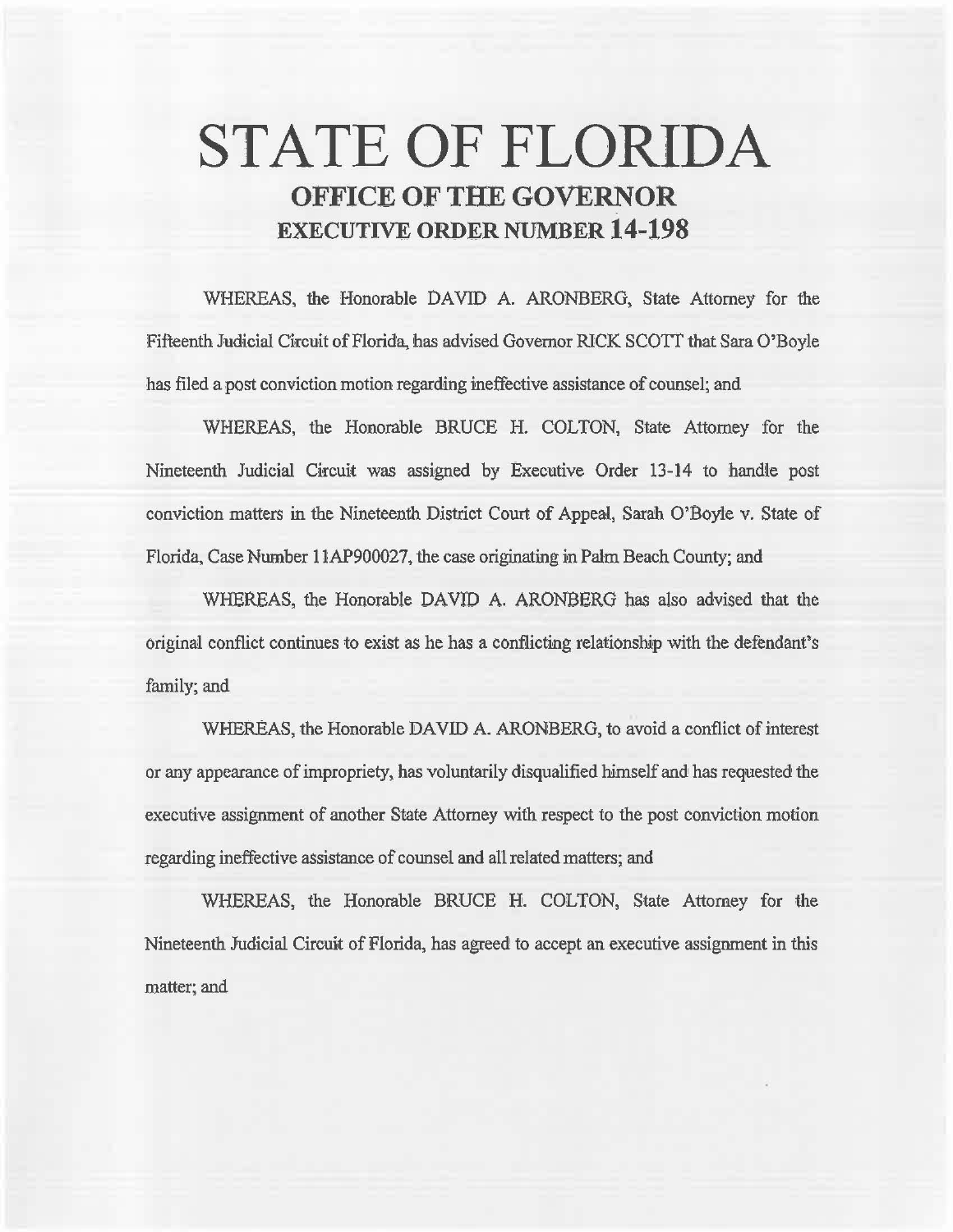WHEREAS, it is in the best interest of the State of Florida and of the ends of justice that the Honorable BRUCE H. COLTON discharge the duties of the Honorable DAVID A. ARONBERG, pursuant to section 27.14, Florida Statutes.

NOW, THEREFORE, I, RICK SCOTI, Governor of Florida, in obedience to my solemn constitutional duty to "take care that the laws be faithfully executed," and pursuant to the Constitution and laws of the State of Florida, issue the following Executive Order, effective immediately:

## Section l.

The Honorable BRUCE H. COLTON, State Attorney for the Nineteenth Judicial Circuit of Florida, referred to as the "Assigned State Attorney," is assigned to discharge the duties of the Honorable DAVID A. ARONBERG, State Attorney for the Fifteenth Judicial Circuit of Florida, as they relate to post conviction motion regarding ineffective assistance of counsel and all matters related to Sara O'Boyle.

## Section 2.

The Assigned State Attorney or one or more Assistant State Attorneys and Investigators, who have been designated by the Assigned 8tate Attorney, shall proceed immediately to the Fifteenth Judicial Circuit of Florida, and are vested with the authority to perform the duties prescribed herein.

## Section 3.

All residents of the Fifteenth Judicial Circuit are requested, and all public officials are directed, to cooperate and render whatever assistance is necessary to the Assigned State Attorney, so that justice may be served.